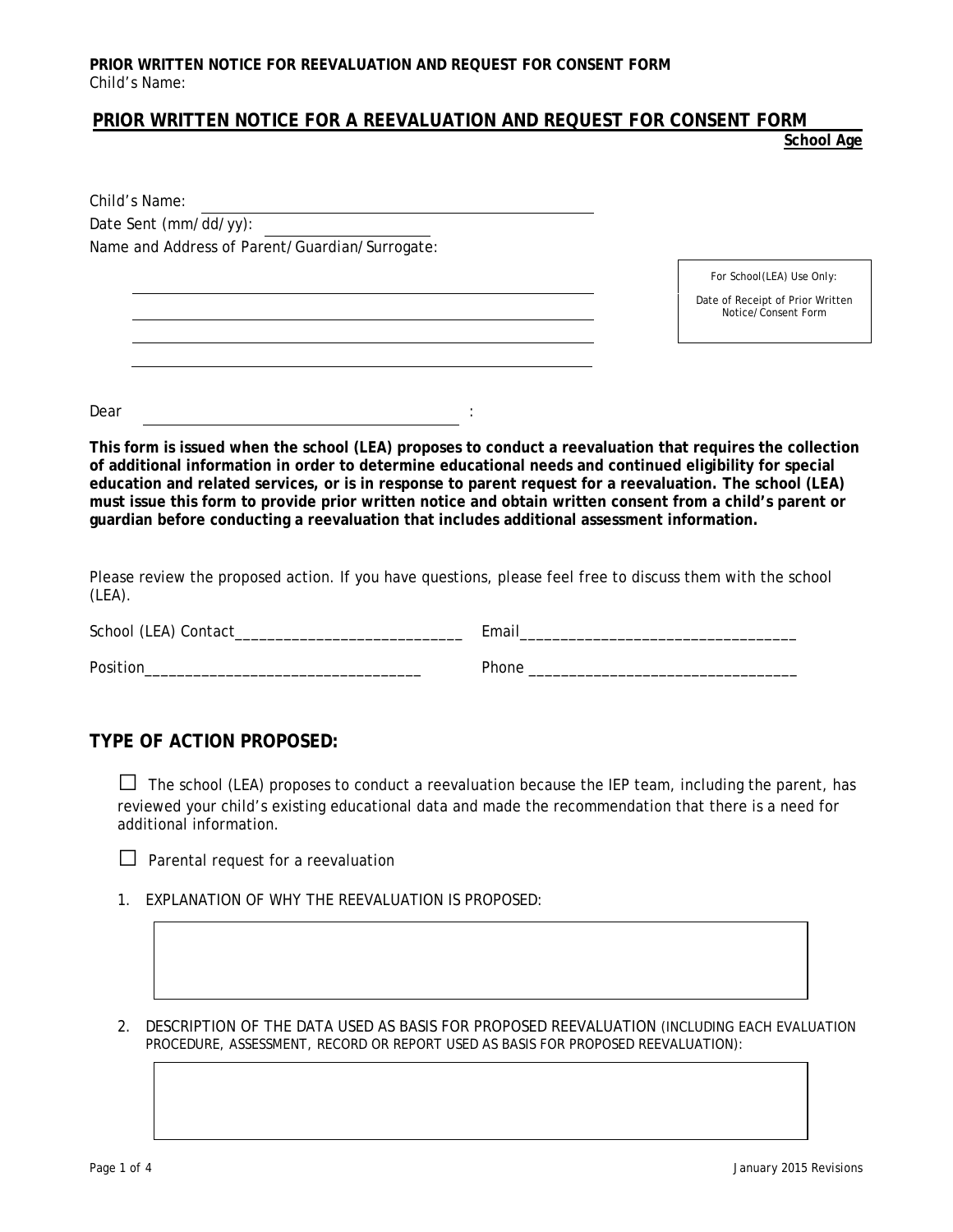3. OTHER FACTORS CONSIDERED RELEVANT TO THE PROPOSED REEVALUATION:

4. OTHER OPTIONS CONSIDERED RELEVANT TO THE PROPOSED REEVALUATION AND WHY THE OTHER OPTIONS WERE REJECTED:

During the reevaluation, additional data/information will be collected in the areas described below. This information will assist the evaluation team in determining:

- whether your child continues to be a child with a disability;
- the educational needs of your child;
- the present levels of academic achievement and related functional needs of your child;
- whether your child continues to need special education and related services; and
- whether any additions or modifications to the special education and related services are needed to enable your child to meet the measurable annual goals set out in the IEP, and to participate, as appropriate, in the general education curriculum.

THE PROPOSED REEVALUATION WILL CONSIST OF THE FOLLOWING TYPES OF TESTS AND ASSESSMENTS:

## **PARENTAL CONSENT FOR A SPECIAL EDUCATION REEVALUATION**

Upon receipt of parental consent, an evaluation team will conduct the additional assessments and evaluations. As the parent(s), you are a member of the evaluation team and will be included in the reevaluation process and receive a copy of the Reevaluation Report. The reevaluation procedures do not require a meeting prior to receipt of the Reevaluation Report.

Consent must be requested before the evaluation team can begin the reevaluation. However, please be aware that after reasonable attempts, *if the LEA has not received a response from you, the school (LEA) is permitted by law to proceed with the reevaluation*.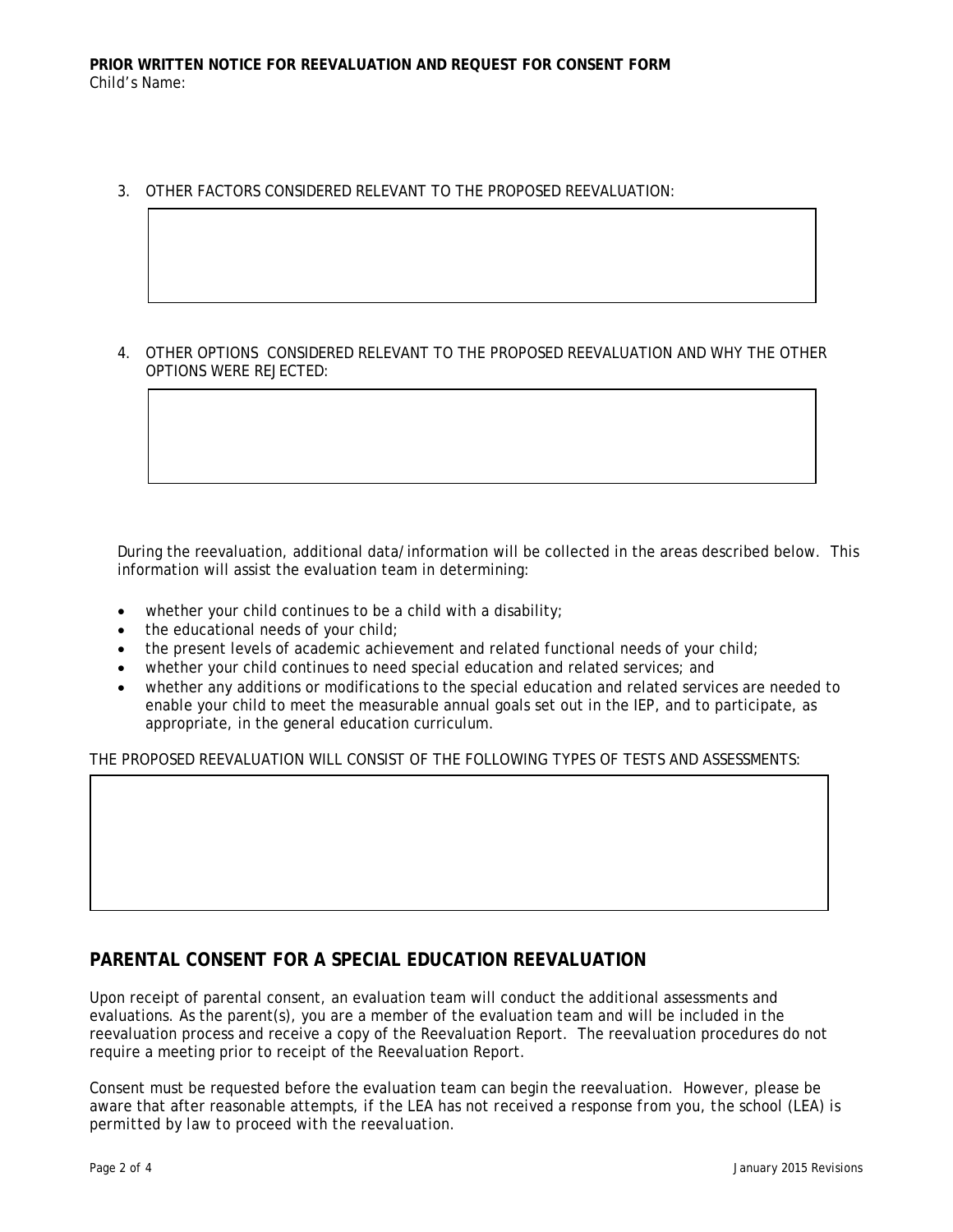#### **PRIOR WRITTEN NOTICE FOR REEVALUATION AND REQUEST FOR CONSENT FORM** Child's Name:

The evaluation team will determine whether your child continues to be a child with a disability and the educational needs of your child. The results of the reevaluation will be included in a *Reevaluation Report (RR)*. If your child continues to be eligible for special education, you will be invited to participate in an *Individualized Education Program (IEP)* team meeting. The IEP will outline the special education and related services that will be provided to your child.

# **TIMELINE FOR A SPECIAL EDUCATION REEVALUATION**

The *Reevaluation Report* must be completed within 60 calendar days from the date of the school's (LEA's) receipt of a signed *Prior Written Notice for Reevaluation and Request for Consent form*, excluding summer break. Reevaluations must re-occur every 3 years, or 2 years for students with intellectual disability, from the date of the *Evaluation Report*, prior *Reevaluation Report*, or *Agreement to Waive Reevaluation*.

Please read the enclosed *Procedural Safeguards Notice* that explains your rights, and includes state and local advocacy organizations that are available to help you understand your rights and how the special education process works.

**Keep a copy of this form for your records.**

**DIRECTIONS FOR PARENT/GUARDIAN:** Consent is voluntary for reevaluation. Please consider the following options:

- 1.  $\Box$  I would like to schedule an informal meeting with school (LEA) personnel to discuss this action.
- 2.  $\Box$  I give consent to the proposed reevaluation.
- 3. | | | do not give consent to the proposed reevaluation.\*\*\*

\*\*\*If you selected option 3, you may request an informal meeting with school (LEA) personnel, mediation or a due process hearing.

I would like to request:

- □ Informal Meeting with School (LEA) Personnel
- Mediation\*\*
- Due Process Hearing\*\*

\*\*To initiate mediation or a due process hearing, as the parent you must submit your request to the Office for Dispute Resolution (ODR). To learn more about this process, contact the Special Education ConsultLine at 800-879-2301 or visit the ODR website at [www.odr-pa.org.](http://www.odr-pa.org/)

I object to the proposed reevaluation and my reason is (not required):

**SIGN HERE:**

Parent/Guardian/Surrogate Signature Date (mm/dd/yy) Daytime Phone